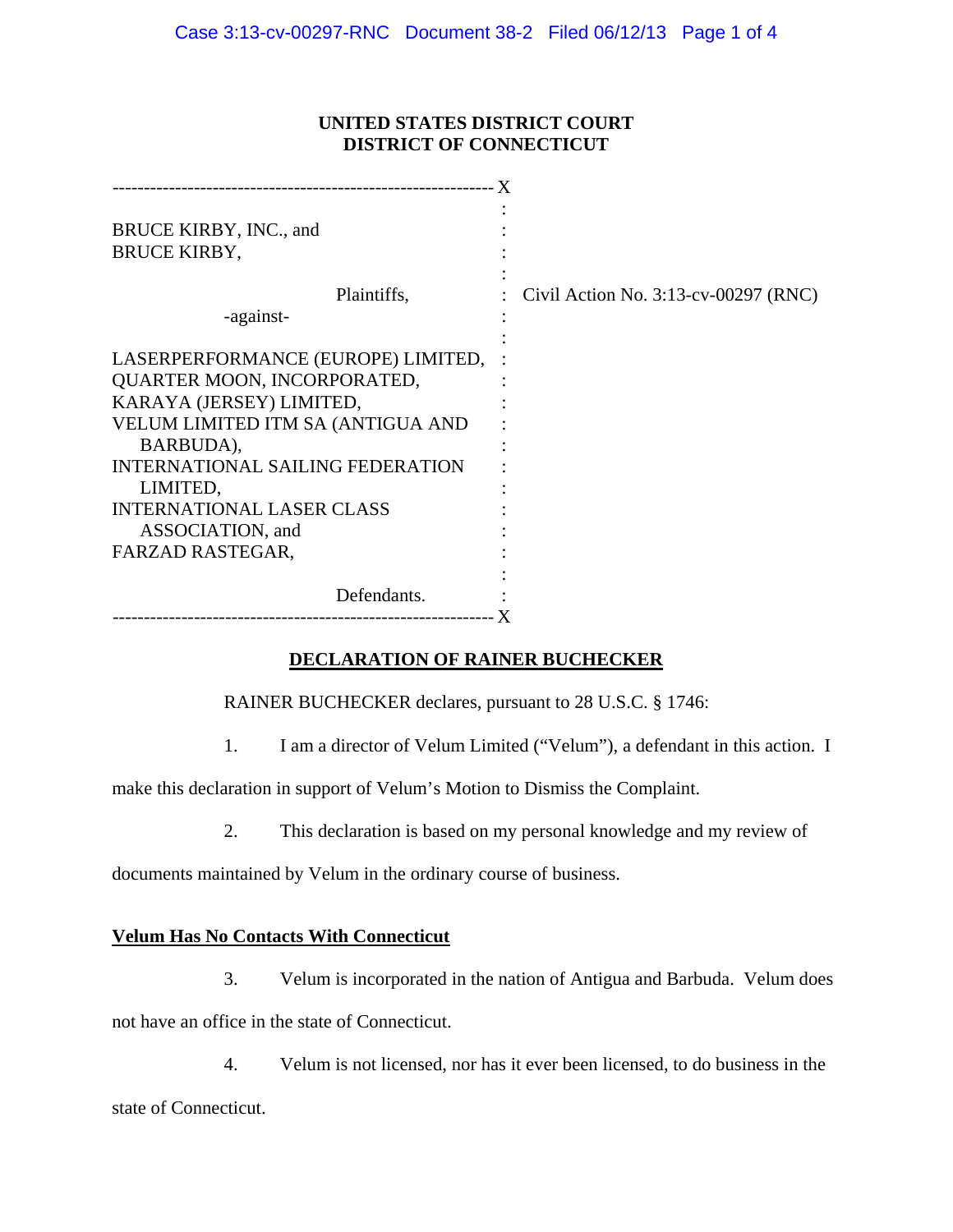#### Case 3:13-cv-00297-RNC Document 38-2 Filed 06/12/13 Page 2 of 4

5. Velum does not maintain, nor has it ever maintained, an address or telephone in the state of Connecticut.

6. Velum does not maintain, nor has it ever maintained, a bank account in the state of Connecticut.

7. Velum does not have, nor has it ever had, an agent for service of process in the state of Connecticut.

8. Velum does not employ, nor has it ever employed, persons or agents in the state of Connecticut.

9. Velum does not solicit business, nor has it ever solicited business, in the state of Connecticut.

10. Velum does not promote itself, nor has it ever promoted itself, in the state of Connecticut.

11. Velum employees and agents do not travel regularly, nor have they ever traveled regularly, to the state of Connecticut.

12. Velum does not pay, nor has it ever paid, income tax in the state of Connecticut.

13. Velum does not own or lease, nor has it ever owned or leased, any real property in the state of Connecticut.

14. Velum does not transact business in the state of Connecticut.

#### **The LASER Marks**

15. Velum is the owner of the LASER trademarks in the United Kingdom and Europe (the "LASER marks").

16. Velum does not manufacture, nor has it ever manufactured, sailboats in the state of Connecticut or elsewhere.

-2-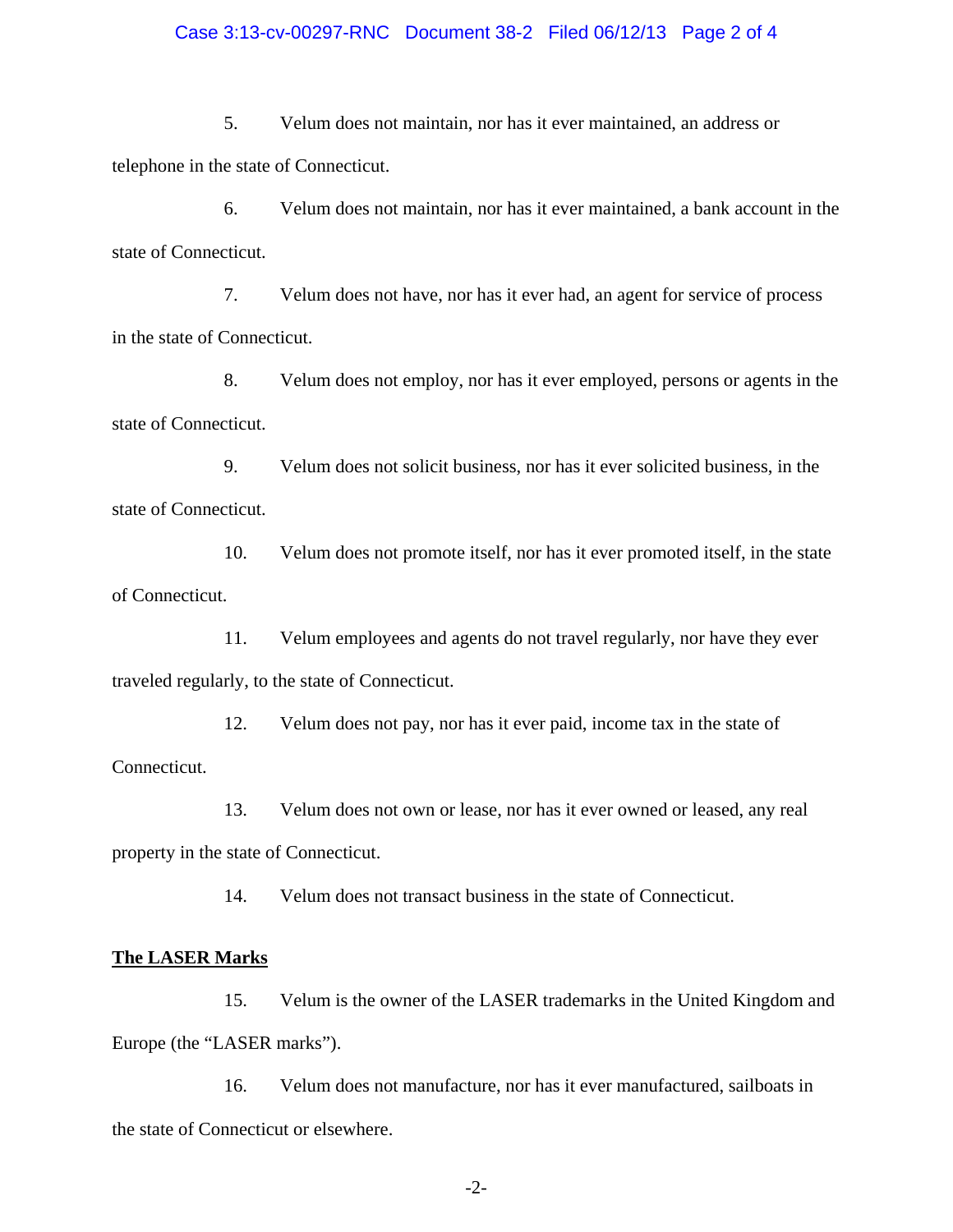# Case 3:13-cv-00297-RNC Document 38-2 Filed 06/12/13 Page 3 of 4

17. Velum does not control the manufacturing, nor has it ever controlled the manufacturing, of sailboats in the state of Connecticut or elsewhere.

18. Velum does not sell or distribute, nor has it ever sold or distributed, sailboats in the state of Connecticut or elsewhere.

19. Velum does not engage, nor has it ever engaged, in any sales of any products in the state of Connecticut.

## **The BRUCE KIRBY Mark**

20. Velum does not use, nor has it ever used, the "Bruce Kirby" mark in the state of Connecticut, or elsewhere.

21. Velum does not use, nor has it ever used, Bruce Kirby's name or likeness in the state of Connecticut, or elsewhere.

22. Velum does not sell products, nor has it ever sold products, with the "Bruce Kirby" mark in the state of Connecticut, or elsewhere.